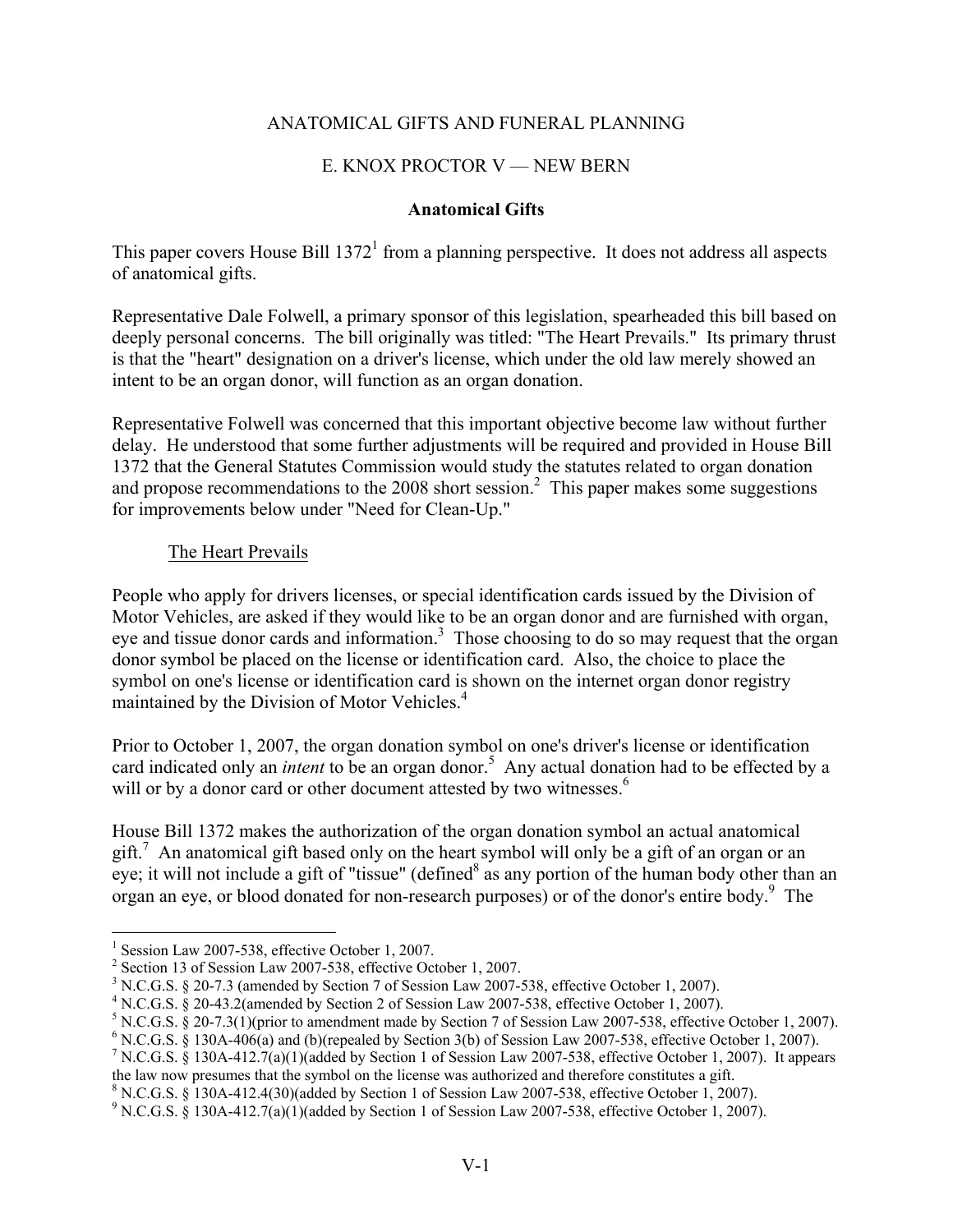gift is not affected by the revocation, suspension, expiration, or cancellation of a driver's license.<sup>10</sup> The entry on the donor registry is itself a gift, and will be effective even if the license or identification card is not available.<sup>11</sup>

# **Bottom Line: People with the heart symbol on their license have now, by virtue of a retroactive provision, made an** *unspecific* **and** *limited* **anatomical gift. As discussed below, this gift generally may not be revoked or amended by their relatives or agents after their death.**

What if a driver in good standing or a special identification card holder decides to get a new one issued, prior to expiration, to add the heart symbol?

Or, what if a person wants to delete the symbol because, though they chose to put the symbol on their license, they do not want to be deemed to have made an irrevocable and unspecific gift that their family may not second guess?

Whether one can get a new one under these circumstances is unclear. The statute on duplicate drivers license provides for their issuance only (a) for loss or destruction, (b) for change of name or address, (c) if, "[b]ecause of age, the person is entitled to a license with a different color photographic background or a different color border," or (d) for restoration after revocation.<sup>12</sup> Until the law is cleared up, whether duplicates will be available for people with recent photographic backgrounds and color borders, and no other reason to obtain a duplicate is, as a practical matter, in the hands of the Division of Motor Vehicles. The statutes on special identification cards provide that their cost is the \$10.00 fee for a duplicate license, and requires notices of address changes, but omits provisions for duplicate special identification cards.<sup>13</sup>

If the local Division of Motor Vehicles will not cooperate, the best course of action may be to accidentally lose the license in a body of water or run over it with a lawn mower.

It also appears that a person with the heart symbol on their license or identification could either revoke the gift or refuse to make an anatomical gift, as discussed below under "What if Someone Does Not Want to be a Donor?" It also may be possible to enter that evocation or refusal on the internet web site maintained by the Division of Motor Vehicles, as House Bill 1372 now provides that this web site include information on whether a donor has "amended or revoked" the anatomical gift. But a person who really does not want to make an anatomical gift had better get the heart off their license or card, because that may be the only document that shows up in the emergency room. And they had better see that the registry is corrected.

 $\overline{a}$  $10$  N.C.G.S. § 130A-412.7(c)(added by Section 1 of Session Law 2007-538, effective October 1, 2007).

<sup>&</sup>lt;sup>11</sup> N.C.G.S. § 130A-412.4(7)(added by Section 1 of Session Law 2007-538, effective October 1, 2007); N.C.G.S. § 20-43.2(as amended by Section 2 of Session Law 2007-538, effective October 1, 2007).

 $^{12}$  N.C.G.S. § 20-14.

<sup>&</sup>lt;sup>13</sup> N.C.G.S. §§ 20-37.1 and -37.9.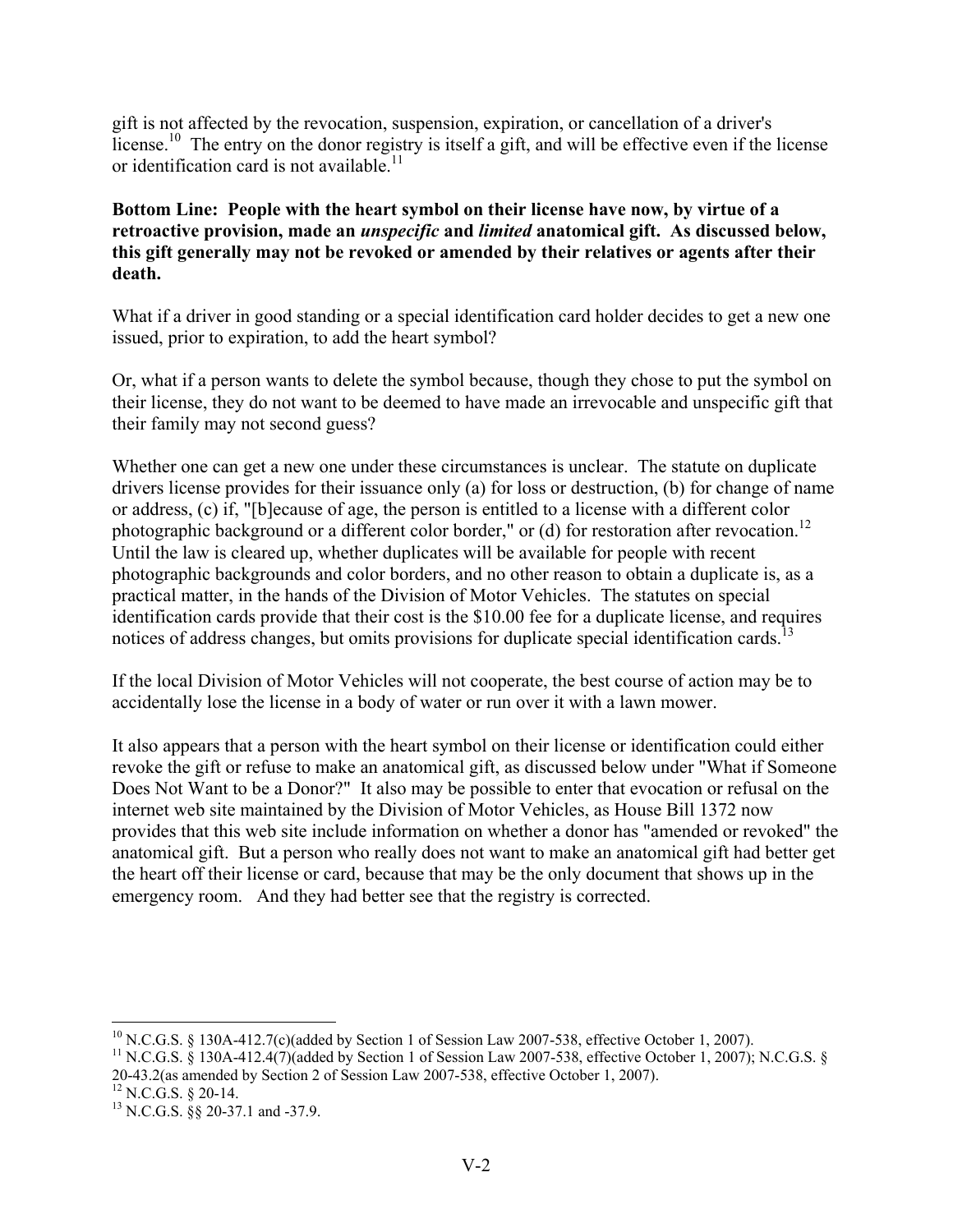## Advance Planning for Anatomical Gifts

There are several methods of advance planning for anatomical gifts. All have their limitations.

*Heart Symbol*: The heart symbol on the driver's license operates as a gift of all organs or eyes, but it has no specificity. That manner of gift does not include gifts of body parts other than organs or eyes, or of the entire body, as the law allows. House Bill 1372 allows the donor to specify a qualified institution to receive the gift.<sup>14</sup> In the case of an organ donation to an institution, the organ probably will be distributed on a nationwide basis under protocols established by federal laws and regulations,<sup>15</sup> but the client may still want to specify the institution to initially receive the gift. Specification of an institution may be especially important to a client who wishes to donate his body or tissue for research.

*Donations by Will*: Donations may be made by will. As provided in prior law, a donation in a "will" is effective before probate of the will.<sup>16</sup> An anatomical gift by will has obvious limitations. Though the statute provides that a will not yet probated (really a purported will) is effective, the will document often is not located before it is too late to procure the organs. Also, someone may claim the will is forged or proffer another will document. And the will may be inconsistent with some other anatomical gift document.

*Donation Cards and Instruments*: Like purported wills, these cards or instruments may not be available when needed and may be lost. Even people that carry the card or document on their persons will not feel the sense of urgency about replacing that document, when their billfold or purse is lost, that they feel about replacing their driver's licenses and credit cards.

*Donor Registry*: House Bill 1372 provides that use of a registry is a method of *making* an anatomical gift.<sup>17</sup> Most people think of a registry as a record repository, rather than the instrument itself, but the intent is to make clear that the record itself will function as an anatomical gift even if the record itself is unavailable.

Confusion arises because the statute defines a "donor registry" as *any* "database that contains records of anatomical gifts ad amendments to or revocations of anatomical gifts," it also designates the internet site maintained by the Division of Motor Vehicles under N.C.G.S. 20- 43.2 as "*the* State donor registry for anatomical gifts."18 Designating this database as "the" site is a bit confusing because (a) the "donor registry" definition does not limit the registry to one site;

<sup>&</sup>lt;sup>14</sup> N.C.G.S. § 130A-412.13(a)(1) and (3)(added by Section 1 of Session Law 2007-538, effective October 1, 2007). N.C.G.S. § 130A-412(a)(2) also allows gifts to an individual, but such gifts arise *ad hoc* and seldom involves planning by lawyers.

<sup>&</sup>lt;sup>15</sup> See N.C.G.S. §§ 130A-412.32 and .33 (former N.C.G.S. §§ 130A-412.1 and .2, recodified by Section 3(a) of Session Law 2007-538, effective October 1, 2007).

<sup>16</sup> N.C.G.S. § 130A-412.7(a)(2) and (d)(added by Section 1 of Session Law 2007-538, effective October 1, 2007); *cf*. former N.C.G.S. § 130A-406(a)(repealed by Section 3(b) of Session Law 2007-538, effective October 1, 2007). <sup>17</sup> N.C.G.S. §§ 130A-412.4(7) and -412.7(b)(added by Section 1 of Session Law 2007-538, effective October 1,

<sup>2007).</sup> 

<sup>&</sup>lt;sup>18</sup> N.C.G.S. § 130A-412.4(9)(added by Section 1 of Session Law 2007-538, effective October 1, 2007)(emphasis added).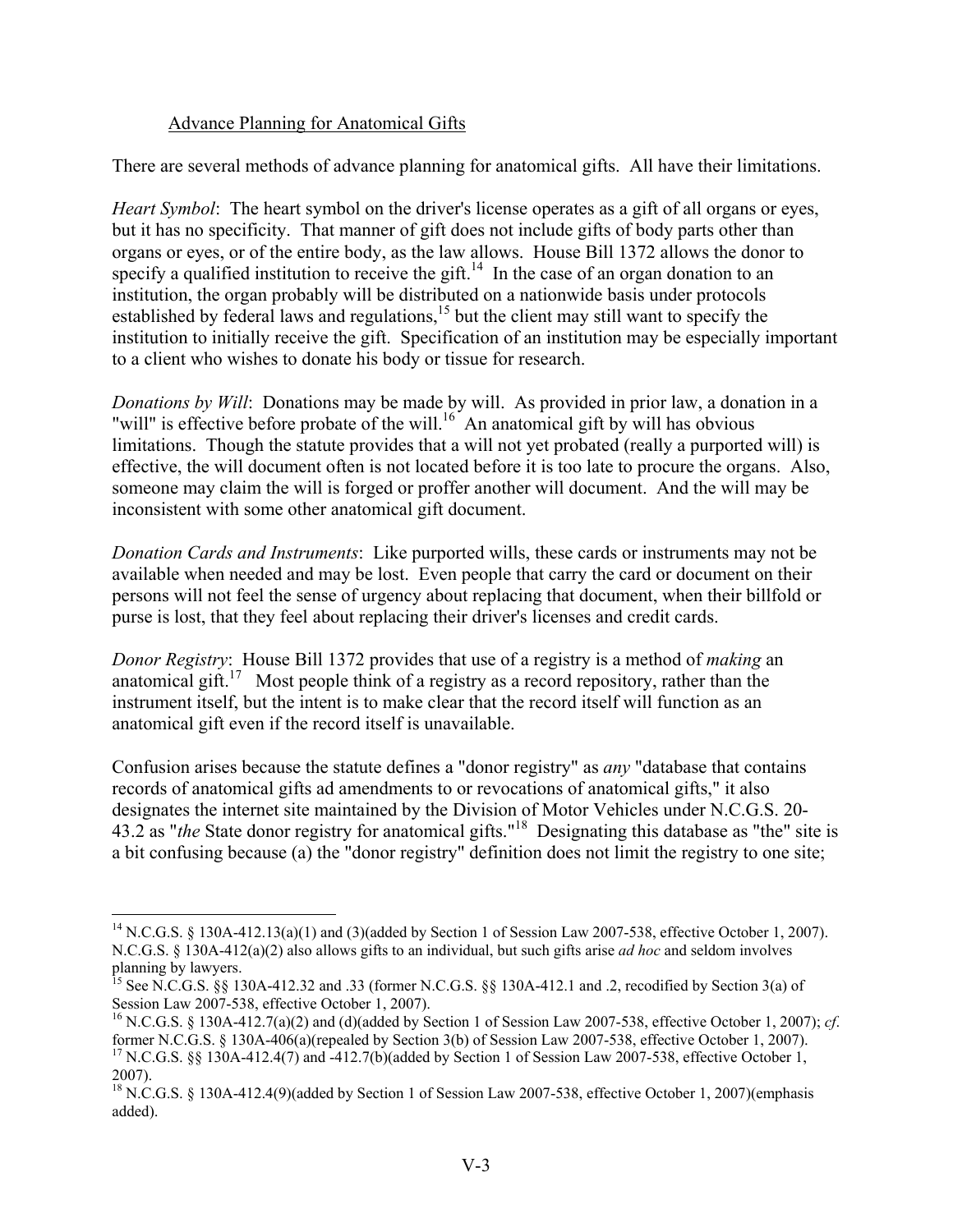and (b) the North Carolina Secretary of State also maintains the Advance Directive Health Care Directive Registry, which House Bill 1372 addresses.

In any event, clients interested in assuring they make anatomical gifts will want to consider using both registries.

*Health Care Powers of Attorney*: As under prior law, **the health care power of attorney must affirmatively provide authority for anatomical gifts**. House Bill 1372 provides that a health care agent may make an anatomical gift before<sup>19</sup> or after<sup>20</sup> the principal's death *to the extent provided* in the health care power of attorney. The revised health care power of attorney statute allows a principal to authorize his or agent "to exercise any and all rights the principal may have with respect to anatomical gifts, ... provided this authority is limited to incurring reasonable costs related to exercising these powers, and a health care power of attorney does not give the health care agent general authority over a principal's property or financial affairs."<sup>21</sup> Subject to these same financial limitations, the decedent's health care agent has precedence over the person named executor in a will "to make *body*, funeral, and burial arrangements."<sup>22</sup> The statutory health care power of attorney allows a principal to "opt in" to organ donation, and leaves blanks for special limitations or instructions.23 *Note*: Amendments made to House Bill 1372 eliminated the rather presumptuous presumptions in the original bill, based on the Uniform Act, that (a) any health care agent had authority to make an anatomical gift unless the health care power of attorney explicitly stated otherwise,  $24$  and (b) that anyone with a living will intends to be an organ donor.25

*During Last Illness*: A person may make a gift during a terminal illness "by any form of communication" addressed to at least two adults, $^{26}$  one of whom must be a "disinterested" witness." (See discussion below under "Need for Clean-Up" on the substantial problems with the definition of "disinterested witness.")

*Clients who Do Not Wish to Make Anatomical Gifts*: If your client wishes to ensure he or she does **not** make an anatomical gift, see discussion below under "What If Someone Does Not Want to Be a Donor?"

1

<sup>&</sup>lt;sup>19</sup> N.C.G.S. § 130A-412.6(2)(added by Section 1 of Session Law 2007-538, effective October 1, 2007).

<sup>&</sup>lt;sup>20</sup> N.C.G.S. § 130A-412.12(a)(added by Section 1 of Session Law 2007-538, effective October 1, 2007)(referring to preceding statute).

<sup>&</sup>lt;sup>21</sup> N.C.G.S. § 32A-19(b)(as amended by Section 3 of Session Law 2007-502, effective October 1, 2007).

<sup>&</sup>lt;sup>22</sup> N.C.G.S. § 28A-13-1(as amended by Section 3 of Session Law 2007-502, effective October 1, 2007)(emphasis added).

<sup>&</sup>lt;sup>23</sup> Paragraph 6 of statutory form set forth in N.C.G.S. § 32A-25.1 (added by Section 3 of Session Law 2007-502, effective October 1, 2007).

<sup>&</sup>lt;sup>24</sup> Revised Uniform Anatomical Gift Act, § 2(2) (2006)(defining an agent for purposes of anatomical gifts as any holder of a health care power of attorney,  $\S 4(2)$ (providing that health care agent may make anatomical gift before donor's death unless health care power of attorney explicitly prohibits the gift).<br><sup>25</sup> Id. § 21 (providing that all person with living wills will nevertheless continue to receive life-prolonging measures

to ensure medical suitability of the organ transplantation, unless they have made a refusal or have executed living wills that explicitly provide to the contrary).

<sup>26</sup> N.C.G.S. § 130A-412.7(2)(added by Section 1 of Session Law 2007-538, effective October 1, 2007).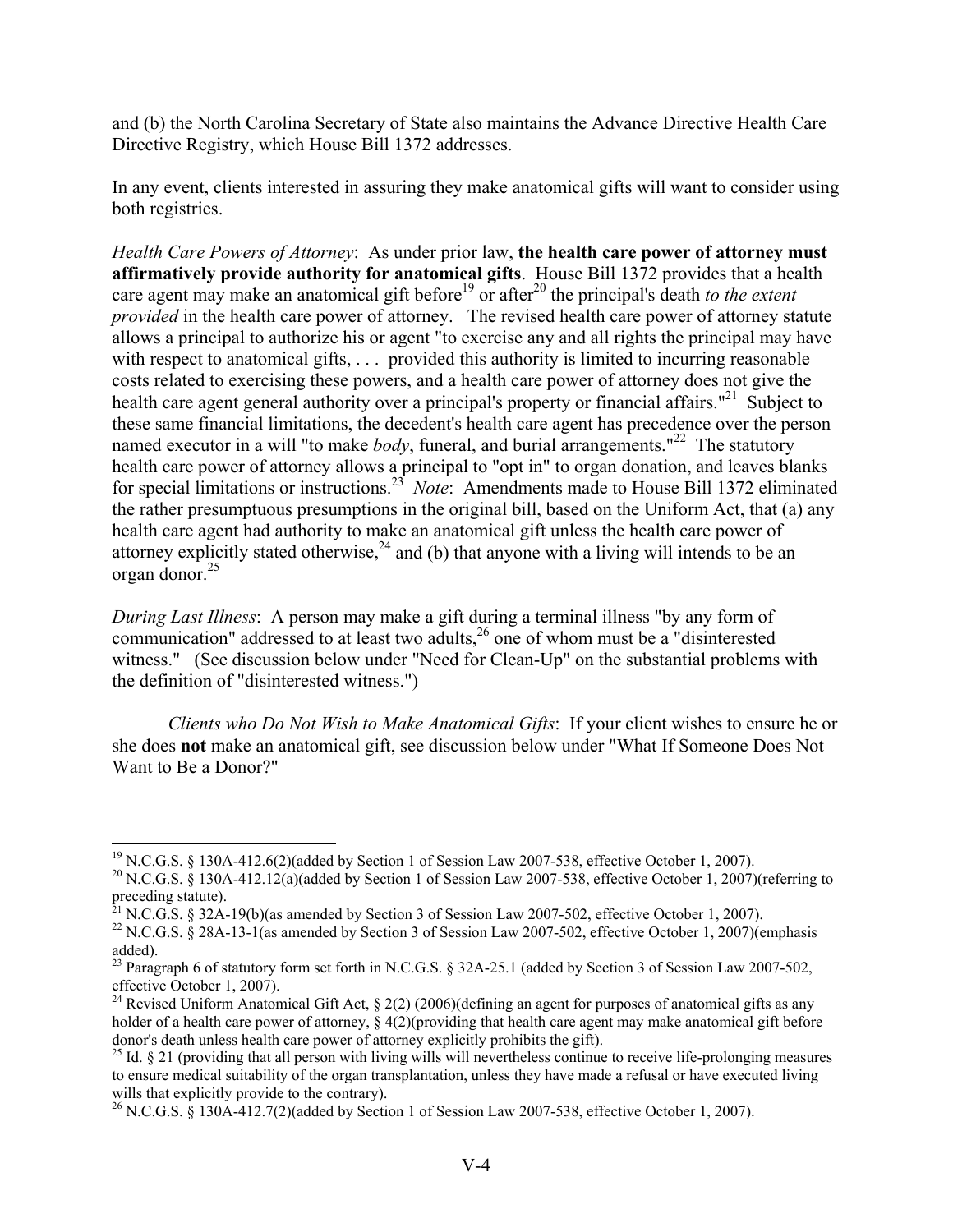# Donations After Death

Provided that the donor has not made a contrary instruction, anatomical gifts can be made after a person's death, in the following order of priority, by the decedent's:

- a health care agent, if and to the extent authorized by the power of attorney
- spouse
- adult children
- parents
- adult siblings
- adult grandchildren
- grandparents
- "an adult who exhibited special care and concern for the decedent"
- "[t]he persons who were acting as the guardians of the person at the time of death," and
- "any other person with authority to dispose of the decedent's body."<sup>27</sup>

The statute then provides:

 $\overline{a}$ 

- if any person higher in the order of priority is reasonably available, no one in a lower class may make an anatomical gift contrary to the gift or objection of the person in the higher class:<sup>28</sup> and
- if there are multiple members of a class, and anyone in that class objects, then an anatomical gift may be made only by a majority of the members of that class who are reasonably available.<sup>29</sup>

This statutory order needs some work. It is particularly unclear why a *guardian* falls so low on the list. (See discussion below under "Need for Clean-Up.")

This gift must be made in writing or, if it is made orally, confirmed by the signature of the person making the donation in a record that is either "electronically recorded" or "contemporaneously reduced" to a paper record. $30$ 

<sup>&</sup>lt;sup>27</sup> N.C.G.S. § 130A-412.11(a)(added by Section 1 of Session Law 2007-538, effective October 1, 2007).

<sup>&</sup>lt;sup>28</sup> N.C.G.S. § 130A-412.11(c)(added by Section 1 of Session Law 2007-538, effective October 1, 2007).

<sup>&</sup>lt;sup>29</sup> N.C.G.S. § 130A-412.11(b)(added by Section 1 of Session Law 2007-538, effective October 1, 2007).

 $30$  N.C.G.S. § 130A-412.12(a)(added by Section 1 of Session Law 2007-538, effective October 1, 2007).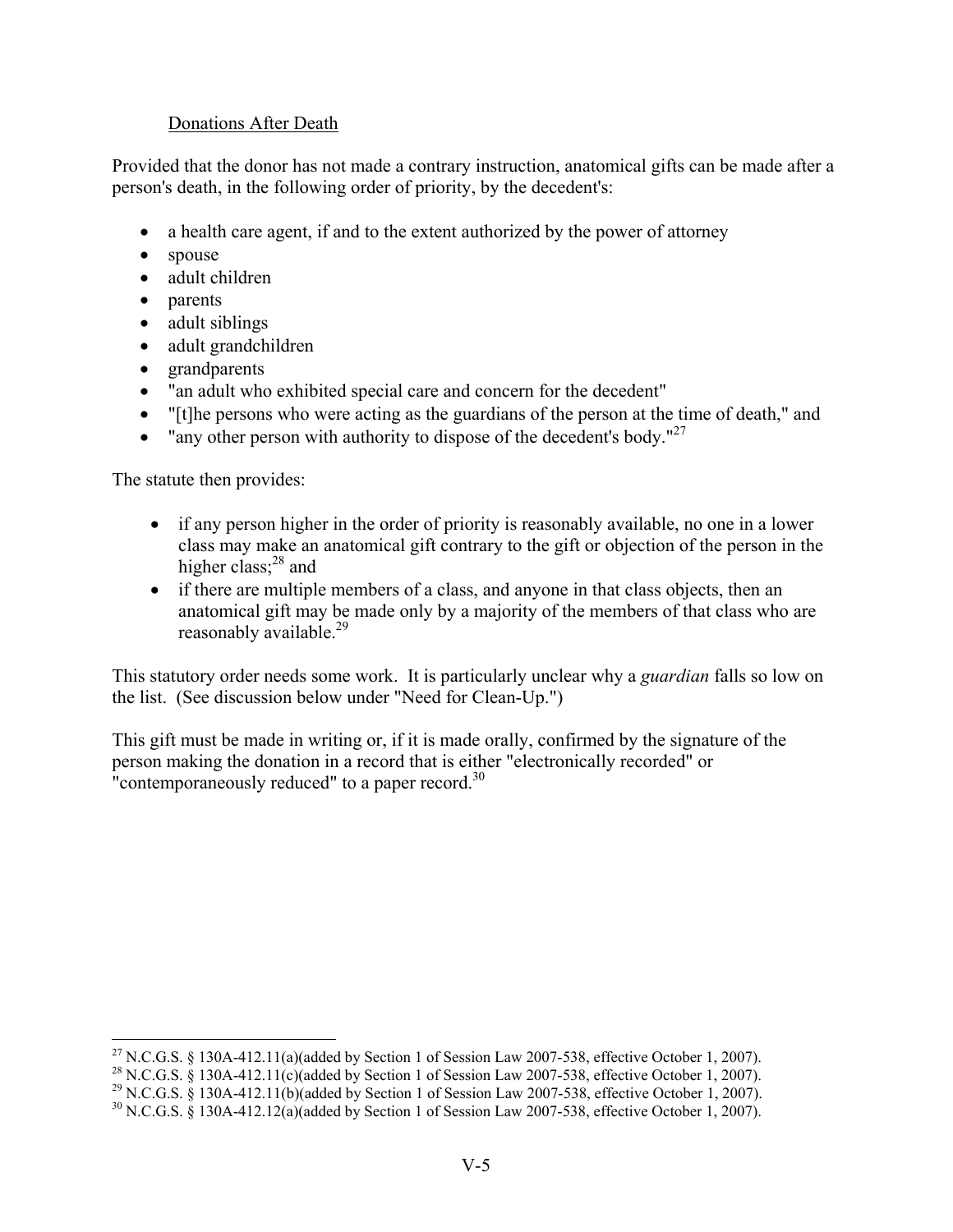## What If Someone Does Not Want to Be a Donor?

What should you do if your client *does not want* to be an organ donor? First, you will need to help your client effect a **revocation** of any previous intentional or inadvertent donations. Second, to try to ensure that someone does not make a donation after death, your client may wish to consider executing a **refusal** to make an anatomical gift.

*Revocation Before Death by Donor*: The donor may revoke an anatomical gift at any time by before he dies. All the donor needs to do is sign any "record."<sup>31</sup> A "record" is any information stored tangibly or electronically.<sup>32</sup> There are no witness requirements, unless the revocation is executed by another person at the direction of the donor.<sup>33</sup>

Of course, the key to making the revocation effective is to give the revocation as much notice as the original gift. Revocations may be listed on the same donor registry as the original gifts. (See discussion above under "Donor Registry"). **A driver's license symbol needs special attention.** See "The Heart Prevails," above, for discussion about steps to take if your client has the heart symbol on their driver's license or identification card.

*Refusals*: A revocation only revokes a gift made by the donor. To preclude others from making a gift after his or her death, the potential donor needs to execute a "refusal" to make an anatomical gift, defined as any record "that expressly states an intent to bar other persons from making an anatomical gift."<sup>34</sup> As with a revocation, there are no witness requirements, unless the revocation is executed by another person at the direction of the donor.<sup>35</sup> The refusal may not be set aside by any person other than the person who executed the refusal,  $36$  except for a refusal executed by an unemancipated minor.<sup>37</sup>

Note that refusals must be explicit. No revocation is treated as a refusal, and an anatomical gift to one person is not presumed to be a refusal to make, or limitations on, other anatomical gifts.<sup>38</sup>

The tricky part about refusals is making sure the refusal is known when the question arises. A person is unlikely to carry a "refusal card" on their person, though they could do so. A refusal may be made by will, and the refusal is effective even before the will is admitted to probate.<sup>39</sup> But the will may not be accessible at the time the donation is considered. A refusal also may be made by a communication to two persons, at least one of whom is a "disinterested witness."<sup>40</sup> (See discussion below under "Need for Clean-Up.")

1

 $31$  N.C.G.S. § 130A-412.8(a)(1)(added by Section 1 of Session Law 2007-538, effective October 1, 2007).

 $32$  N.C.G.S. § 130A-412.4(25)(added by Section 1 of Session Law 2007-538, effective October 1, 2007).

<sup>&</sup>lt;sup>33</sup> N.C.G.S. § 130A-412.8(b)(added by Section 1 of Session Law 2007-538, effective October 1, 2007).

 $34$  N.C.G.S.  $\frac{8}{3}$  130A-412.4(26)(added by Section 1 of Session Law 2007-538, effective October 1, 2007).

<sup>35</sup> N.C.G.S. § 130A-412.9(b)(added by Section 1 of Session Law 2007-538, effective October 1, 2007).

<sup>36</sup> N.C.G.S. § 130A-412.9(d)(added by Section 1 of Session Law 2007-538, effective October 1, 2007).

<sup>&</sup>lt;sup>37</sup> Id. (referencing N.C.G.S. § 130A-412.10(h)(added by Section 1 of Session Law 2007-538, effective October 1, 2007)).

 $38$  N.C.G.S. § 130A-412.10(b), (e) and (f)(added by Section 1 of Session Law 2007-538, effective October 1, 2007).

 $39$  N.C.G.S. § 130A-412.9(a)(2)(added by Section 1 of Session Law 2007-538, effective October 1, 2007).

 $^{40}$  N.C.G.S. § 130A-412.9(b)(1)(added by Section 1 of Session Law 2007-538, effective October 1, 2007).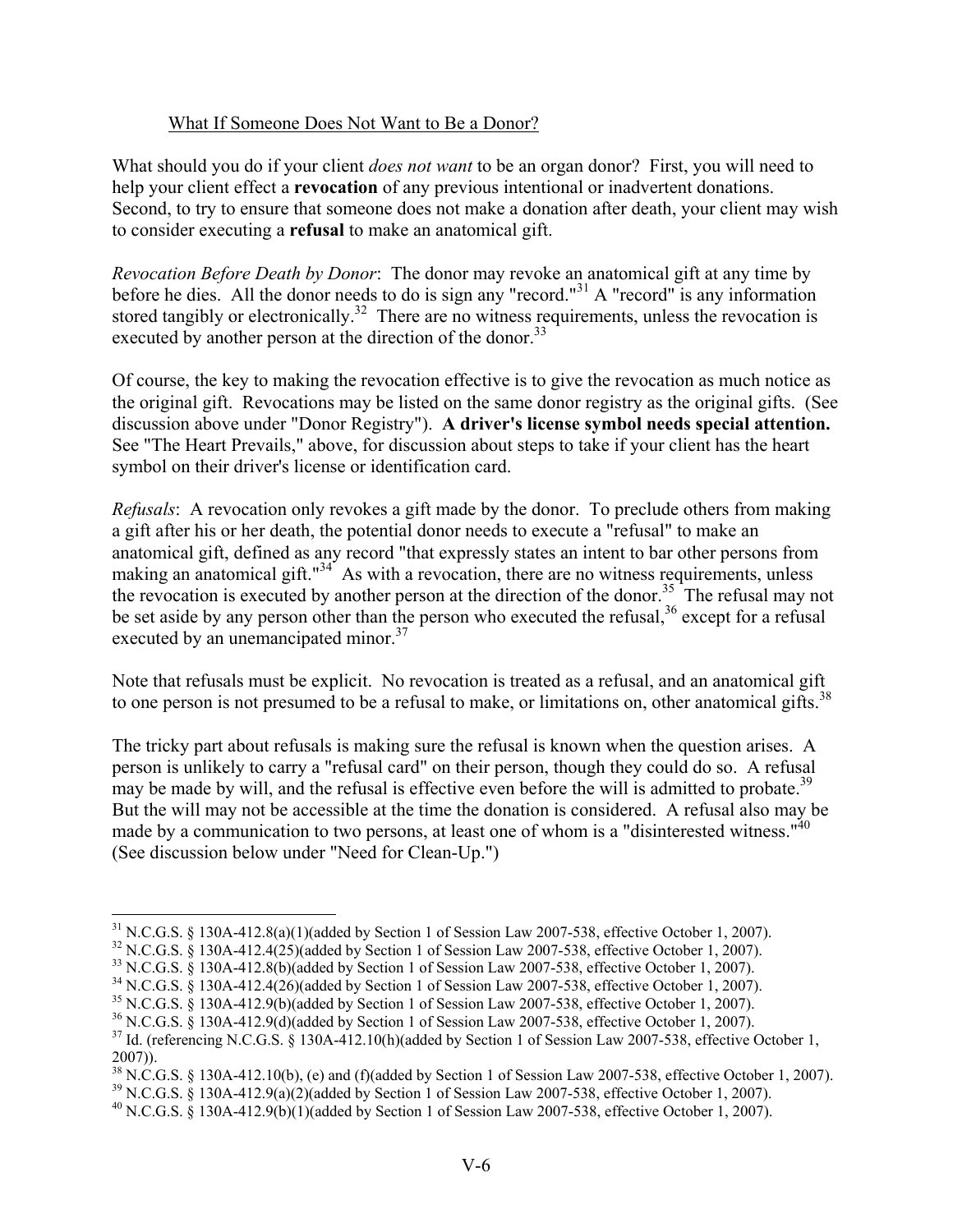The laws establishing the Division of Motor Vehicles and Secretary of State databases (discussed above under "Advance Planning for Anatomical Gifts –– *Donor Registry*") do **not** provide for recording refusals, as they do for revocations. It remains to be seen whether refusals will be accepted as a practical matter on these registries. The law should be amended to make clear that refusals also may be recorded on these registries.

# What if Someone Else Wants to Revoke A Donor's Gift?

*Revocation Before Death of Gifts Made by Others on Behalf of Donor*: A health care agent or other authorized person who makes an anatomical gift on behalf of a donor before the donor's death may revoke it before the donor's death.<sup>41</sup> There are no witness requirements, unless the revocation is executed by another person at the direction of the person authorized.<sup> $42$ </sup> As discussed below under "*Revocations After Death*," it is not clear whether this revocation authority applies after death.

# *Revocation After Death*:

- Gifts Made by Donor: If a donor makes an anatomical gift, or amends one made on the donors behalf, no one else may make, amend, or revoke that gift, $43$  except that this rule does not apply to unemancipated minors.<sup>44</sup>
- Gifts Made on Behalf of Donor:
	- o *By Persons in Prior Class*: House Bill 1372 provides that, a gift made for a decedent after death by a person authorized to do so (see "Donations After Death" above) may be revoked by a person in a prior class of persons authorized to make the gift. It further provides that if more than one member of a prior class is reasonably available, a majority of those reasonably available members must join in an amendment, and there must be at least an even division to make a revocation.45 However, the revocation must be made before an "incision" is made or an "invasive procedure" is begun to effect the donation.<sup>46</sup>
	- o *By Person Who Made Gift before Donor's Death*: It is not clear whether a health care agent or other person who made an anatomical gift on behalf of the donor *before* the donor's death may revoke it *after* the donor's death: the caption of the statute authorizing revocation by a person who makes the gift on behalf of the  $\mu$  donor<sup>47</sup> refers to revocation before death, but the actual provision does not limit revocation to this period.
	- o *By Person Who Made Gift after Donor's Death*: House Bill 1372 appears to be silent about revocation by a person who made the donation on the decedent's behalf after death. The drafters apparently assumed that so little time would elapse between the donation and the removal that providing for that revocation was unnecessary.

<sup>&</sup>lt;sup>41</sup> N.C.G.S. § 130A-412.8(a)(1)(b)(added by Section 1 of Session Law 2007-538, effective October 1, 2007).<br><sup>42</sup> N.C.G.S. § 130A-412.8(b)(added by Section 1 of Session Law 2007-538, effective October 1, 2007).

<sup>&</sup>lt;sup>43</sup> N.C.G.S. § 130A-412.10(a)(added by Section 1 of Session Law 2007-538, effective October 1, 2007).

<sup>&</sup>lt;sup>44</sup> N.C.G.S. § 130A-412.10(g)(added by Section 1 of Session Law 2007-538, effective October 1, 2007).

<sup>&</sup>lt;sup>45</sup> N.C.G.S. § 130A-412.12(b)(added by Section 1 of Session Law 2007-538, effective October 1, 2007).

<sup>&</sup>lt;sup>46</sup> N.C.G.S. § 130A-412.12(c)(added by Section 1 of Session Law 2007-538, effective October 1, 2007).

<sup>&</sup>lt;sup>47</sup> N.C.G.S. § 130A-412.8(added by Section 1 of Session Law 2007-538, effective October 1, 2007).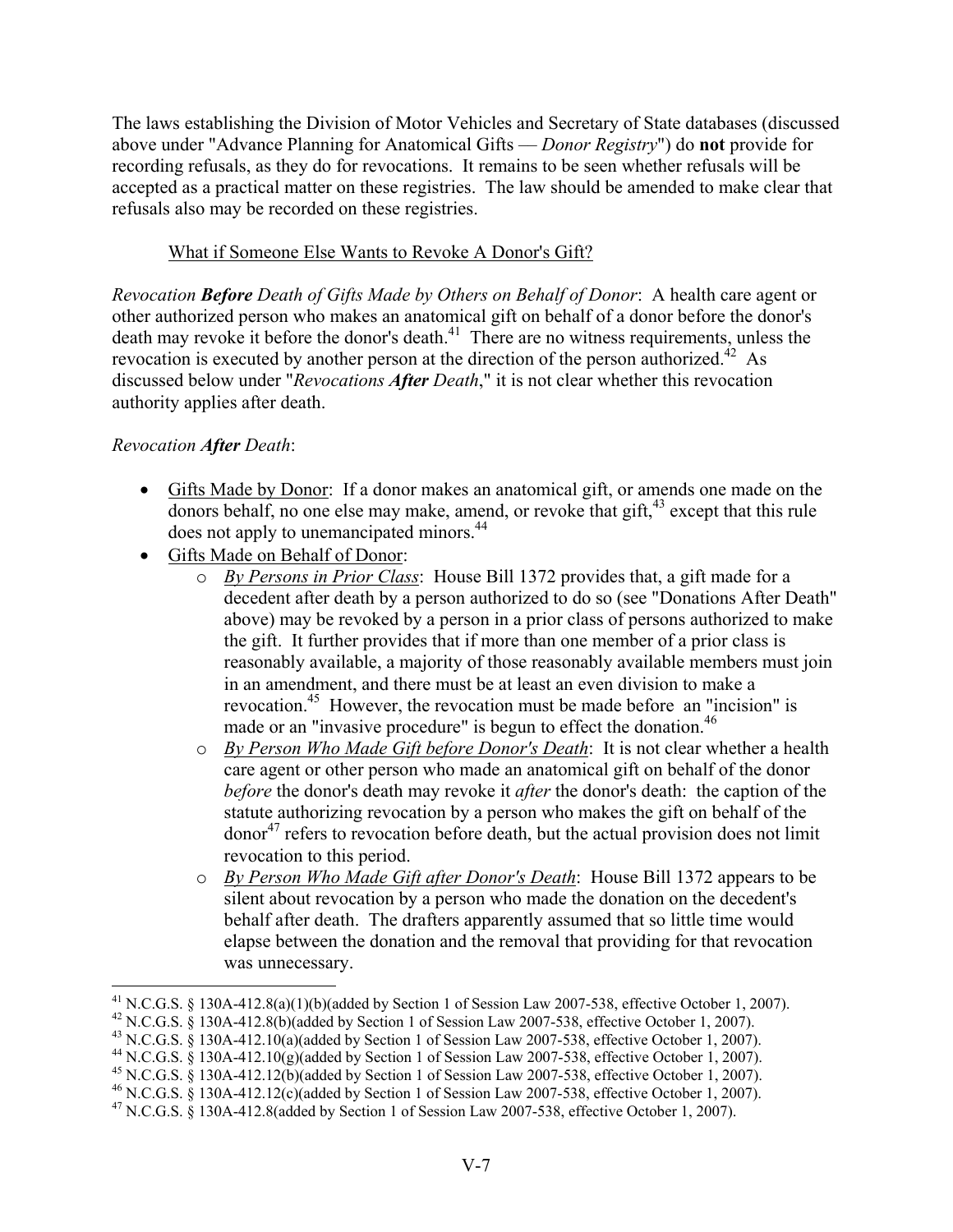*Minor's Gift*: If your client wants to revoke a minor's anatomical gift, see the revocation discussion below under "Minors."

#### Amendments

The rules discussed above for revocations, under "What if Someone Does Not Want to be a Donor?" and "What if Someone Else Wants to Revoke a Donor's Gift?" also apply to amendments to anatomical gifts.

#### Minors

Prior law required one to be 18 to make an anatomical gift.<sup>48</sup> Minors, of course, commonly apply for driver's licenses just as soon as they are eligible to do so. House Bill 1372 allows a minor to make an anatomical gift if (a) eligible to apply for a drivers license because he or she is 16 years old or (b) emancipated. $^{49}$ 

Parents who are "reasonably available" may revoke the gift of any unemancipated minor after the minor's death.<sup>50</sup> There is no explicit provision allowing parents to revoke an anatomical gift before the death of an unemancipated minor. From a close reading of the statute, it does seem that a parent *or* a guardian may revoke the minor's gift prior to the minor's death, although this inference may not be absolutely clear.<sup>51</sup> Also, this provision should have included guardians of minors. It does appear that "[t]he persons who were acting as guardians" may revoke any donor's anatomical gift, but this provision may be limited to revocation after death and it applies only if they are the only ones "reasonably available" after eight categories of persons are excluded.<sup>52</sup> (See discussion below under "Priority" and "Need for Clean-Up").

Few minors today are emancipated. Only minors who are at least 16 may petition for emancipation.<sup>53</sup> The only other circumstances in which a minor may be emancipated is if they are married, when emancipation occurs automatically.<sup>54</sup> Minors under 16 may marry only if they are over 14 and the bride is marrying the putative father of her child.<sup>55</sup>

 $\overline{a}$  $^{48}$  N.C.G.S. § 130A-404(a) and (b)(repealed by Section 3(b) of Session Law 2007-538, effective October 1, 2007).

<sup>49</sup> N.C.G.S. § 130A-412.6(1)(added by Section 1 of Session Law 2007-538, effective October 1, 2007).

 $50$  N.C.G.S. § 130A-412.10(g)(added by Section 1 of Session Law 2007-538, effective October 1, 2007).

<sup>51</sup> N.C.G.S. § 130A-412.8 (added by Section 1 of Session Law 2007-538, effective October 1, 2007). This statute allows revocation by a donor or an "other person" authorized to make a donation. The persons authorized to make a donation include the parent of an unemancipated minor or any donor's guardian. N.C.G.S. § 130A-412

 $52$  N.C.G.S. § 130A-412.12(b)(added by Section 1 of Session Law 2007-538, effective October 1, 2007) governs revocation of anatomical gifts after a decedent's death. The persons authorized include parents as fourth in the order of priority and "persons acting as guardians" as eighth in the order. *Id*. (referring to N.C.G.S. § 130A-412.11(added by Section 1 of Session Law 2007-538, effective October 1, 2007)).

 $53$  N.C.G.S. § 7B-3500.

<sup>54</sup> N.C.G.S. § 7B-3509.

 $55$  N.C.G.S. § 51-2.1.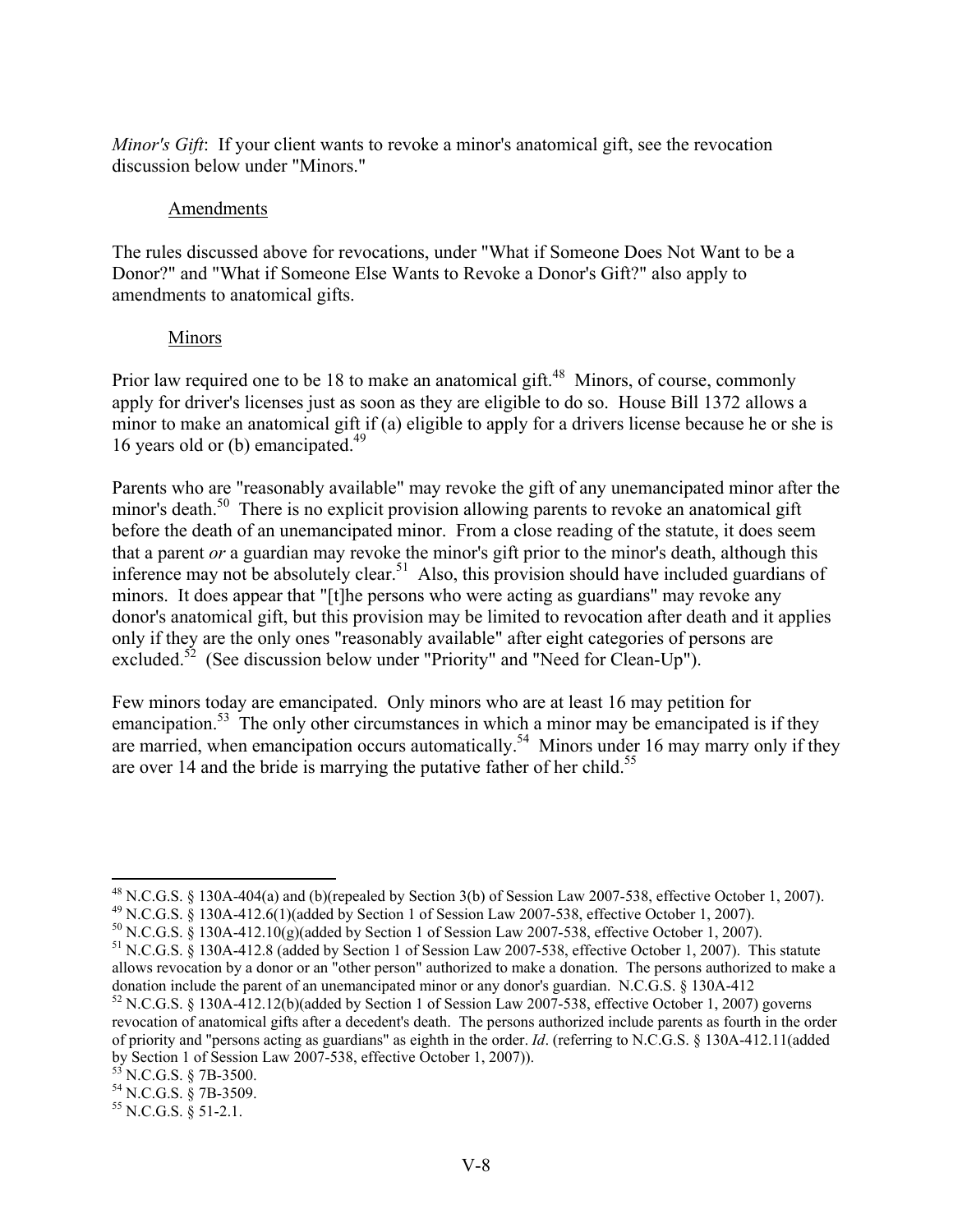## Need for Clean-Up

House Bill 1372 was adapted from the 2006 Revised Uniform Anatomical Gift Act prepared by the National Conference of Commissioners on Uniform State Laws. One *advantage* of NCCUSL uniform laws is: they are prepared by a committee consisting of many law professors. But, one *disadvantage* of NCCUSL uniform laws is: they are prepared by a committee consisting of many law professors.

Representative Folwell and the General Assembly staff worked very hard on House Bill 1372, and cleaned up many issues to make it gibe with North Carolina law, including House Bill 634 on health care powers of attorney and living wills. To achieve the main goal of having "the heart prevail" in 2007, Representative Folwell moved forward with a bill that needs some clean-up. That is why the bill explicitly requires further study by the General Statutes Commission.

House Bill 1372 explicitly notes that the General Statutes Commission should review the statutes on corneal tissue removal<sup>56</sup> and routine searches for donor identification,<sup>57</sup> but also authorizes review of other organ donation statutes.<sup>58</sup>

Other revisions the General Statutes Commission should consider include:

- Revising the motor vehicle statutes to provide that duplicate driver's licenses and special identification cards may be issued for the purpose of adding or removing organ donor symbols
- Clarifying that the Division of Motor Vehicle donor registry is not exclusive (see discussion above under "Advance Planning for Anatomical Gifts –– *Donor Registry*");
- Making North Carolina's donor registries available for refusals to make anatomical gifts;
- Defining "organ," so that the definition of "tissue" as a body part other than an organ is clear, and clarifying whether an "eye" is an organ;
- Clearing up general definitional issues, such as the failure to use a defined term once it has been defined: $59$
- Revising the statutory order of persons authorized to make anatomical gifts, using an order similar to that in N.C.G.S. § 90-322 (discussed in the paper titled "Overview of House Bill 634"), especially as it is anomalous that guardians come next to last in the order of priority;
- Clearing up issues about revocation by parents and guardians of minors (see discussion above under "Minors");
- Clearing up substantial problems with the "disinterested witness" definition, which include:

 $\overline{a}$  $56$  N.C.G.S. § 130-391.

 $57$  N.C.G.S.  $\frac{8}{9}$  90-602.

<sup>58</sup> Section 13 of Session Law 2007-538, effective October 1, 2007.

 $^{59}$  E.g., N.C.G.S. § 130A-412.4(7) defines "document of gift" to include a donor card or other record, and as an organ donation symbol on the driver's license or card or on a registry. N.C.G.S. § 130A-412.7(b), however, does not use that defined term, but explains all over again how one may make an anatomical gift, using the same definition but also adding further requirements.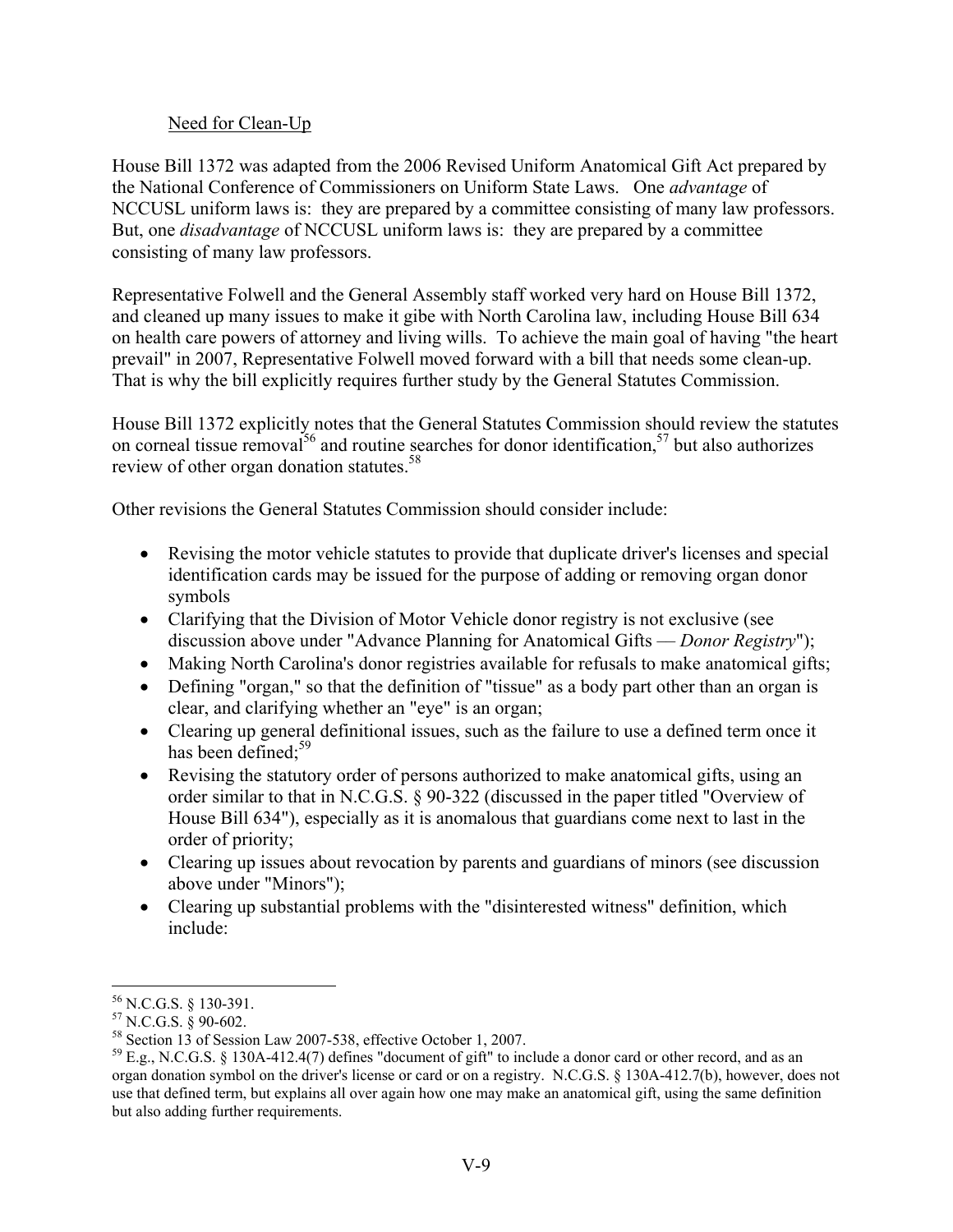- o the fact that, read literally, all human beings are excluded by the statutory definition of a "disinterested witness" as any person to whom an anatomical gift could pass;
- o the vagueness of determining whether a person "has exhibited special care and concern" for the donor (meant to mirror this definition in the context of a person who can make an anatomical gift); and
- o reconsidering whether a person should have to be a disinterested witness at all, i.e., why should family members be excluded as witnesses to an anatomical gift made in the last illness, or to a refusal, or to a revocation? Does the logic of will execution apply to these determinations? Perhaps the concern is to keep family members opposed to organ donations from "faking" a refusal or revocation, but if family members can authorize and revoke anatomical gifts after death, why they may not be witnesses; and
- Clarifying the ambiguities about revocations after death by persons who made gifts on behalf of the donor (see discussion above under "What if Someone Else Wants to Revoke a Donor's Gift? –– *Revocation After Death*").

# **Funeral Decisions**

Some people wish for the person they designate as their health care agent to have authority to make related decisions, such as decisions about the disposition of remains. So, a secondary goal of the drafting group that prepared House Bill 634 on health care powers of attorney and living wills was to harmonize the statutes on post-mortem decisions to clarify the health care agent's authority for these decisions.

House Bill 634 amends the law that allows a principal to authorize his or health care agent "to exercise any and all rights the principal may have with respect to . . . the authorization of any autopsy, and the disposition of remains," by adding the limitation that "this authority is limited to incurring reasonable costs related to exercising these powers, and a health care power of attorney does not give the health care agent general authority over a principal's property or financial affairs."60 Current North Carolina law also allows a person named an executor in a purported will to make such arrangements. House Bill 634 clarifies that the health care agent with this authority has precedence over the person named executor in a will "to make body, funeral, and burial arrangements," subject to these financial limitations.<sup>61</sup>

Obviously, any decision about funeral arrangements can involve finances, and no legislation can determine what costs are "reasonable." Similarly, decisions about end-of-life care can involve finances, and a health care agent may encounter conflicts if someone else has authority over the principal's business matters. That is why the health care power of attorney statute distinguishes between authority over property and financial affairs "necessary" to exercise health care powers and general authority over property and financial affairs. $62$ 

 $^{60}$  N.C.G.S. § 32A-19(b)(as amended by Section 3 of Session Law 2007-502, effective October 1, 2007);

<sup>61</sup> N.C.G.S. § 28A-13-1(as amended by Section 3 of Session Law 2007-502, effective October 1, 2007).

 $62$  N.C.G.S. § 32A-19(d).